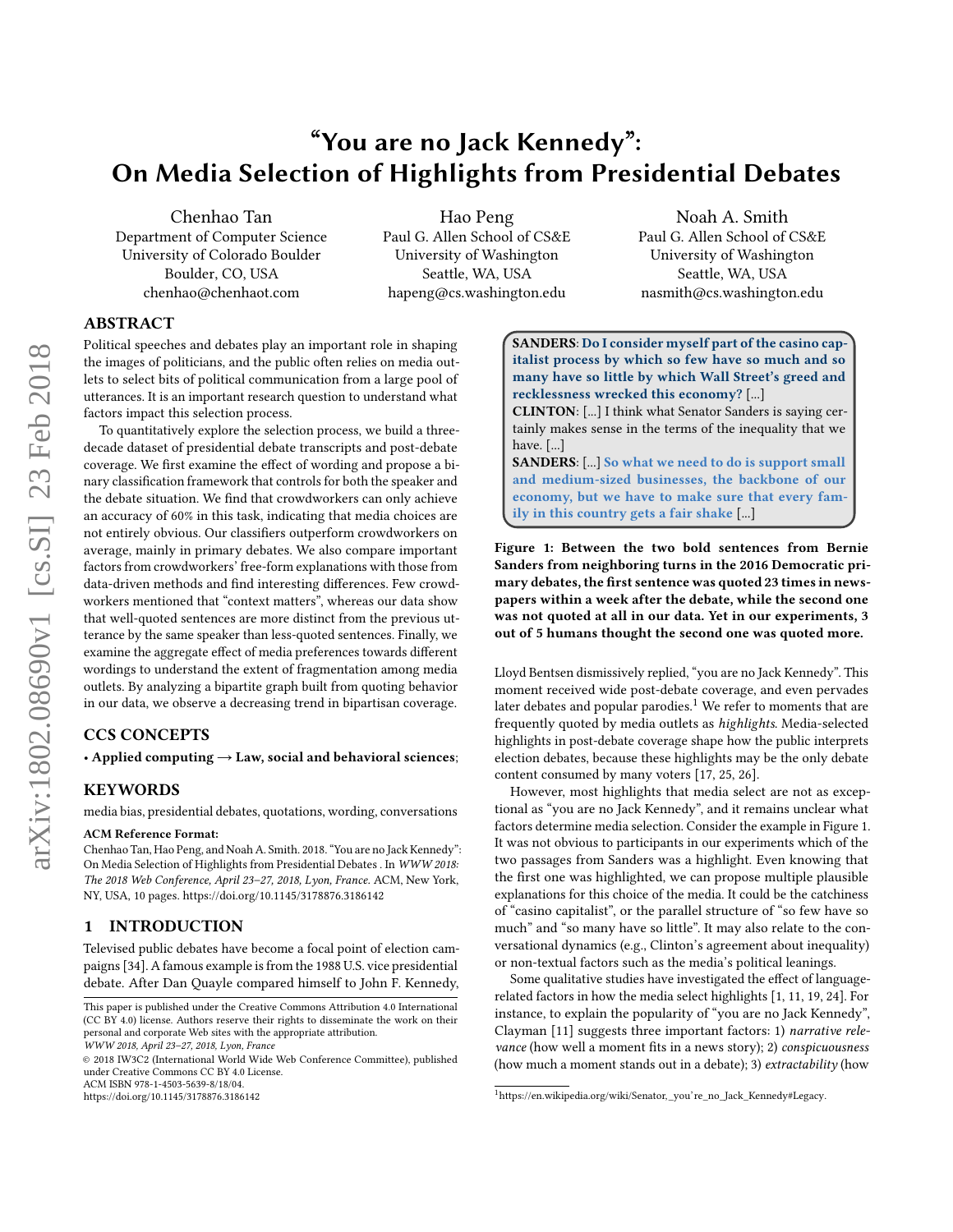self-contained a moment is). However, it is nontrivial to computationally characterize these qualitative factors, and their predictive power remains unknown. What is also missing in the existing literature is an understanding of how consumers of news coverage, i.e., the public, interpret media outlets' selection of highlights.

Moreover, media selection of highlights holds promise for understanding media bias and polarization. Existing studies have shown that non-textual factors such as the media's preferences and biases can affect the selection of highlights [\[2,](#page-9-9) [22,](#page-9-10) [32,](#page-9-11) [37\]](#page-9-12). In particular, Niculae et al. [\[37\]](#page-9-12) demonstrate implicit structure in the media (e.g., international vs. domestic) by analyzing the patterns in quotes of President Barack Obama. Since televised presidential debates have been happening for decades, analysis of debate coverage can shed light on the evolution of media preferences over time.

To quantitatively investigate these questions, we collect American presidential debate transcripts, including both general debates (the debates between general election candidates after primary elections) and primary debates (the earlier, within-party debates in primary elections), and post-debate coverage in newspapers (details in [§2\)](#page-1-0). Our dataset spans more than three decades.

The present work: the effect of wording on media choices ([§3\)](#page-2-0). The first thrust of this paper investigates the effect of wording on media choices and examines whether the public understands these choices. To do that, we propose a binary classification framework, where a well-quoted sentence (highlight) is paired with a sentence that is not a highlight, controlling for the speaker and the debate situation. The task is to identify which one was quoted more. Using this classification framework, we investigate how well humans and machine-learned classifiers can predict media choices and what the distinguishing textual factors are.

We find that media choices in the selection of highlights are not entirely obvious to humans. As a proxy for the general public, we request Mechanical Turk workers to perform the classification task and explain what factors they use in making predictions. Although they are able to identify some textual signals and outperform random chance (50%), they only achieve an average accuracy of 60%.

Meanwhile, there seem to exist more signals in the wording that are not salient to untrained humans. With carefully-designed features that build on past qualitative studies [\[1,](#page-9-5) [11,](#page-9-6) [19,](#page-9-7) [24\]](#page-9-8), our classifiers achieve an accuracy of 66%. This result indicates that textual factors can predict media choices to a greater extent than average human performance suggests. In fact, the main performance gap comes from primary debates. One possible explanation for the gap in human performance between general debates and primary debates is the amount of past exposure: primary debates receive less media coverage than general debates and humans may have weaker memories of primary debate highlights.

We also observe interesting similarities and differences when comparing distinguishing factors that humans mentioned with those identified by data-driven methods. For instance, negativity is considered important in both approaches. However, the two approaches view conversational context differently. Only 3% of human responses mention that context matters, while our models suggest that it is a significant factor: highlights tend to be more different from the speaker's previous utterance, and are more likely to be picked up in later utterances.

The present work: quoting patterns over time ([§4\)](#page-5-0). The second thrust of this paper examines the media's own preferences and biases in selecting highlights over time. Instead of viewing all media outlets as a uniform body, we take advantage of the longitudinal nature of our data and study whether the news media have become more fragmented over time. Using a bag-of-sentences approach, we construct a bipartite graph over media outlets and the sentences they quoted. Consistent with existing studies on polarization [\[2\]](#page-9-9), we observe a decreasing trend in bipartisan coverage in general elections, where a clear two-party structure exists. When we investigate the similarity between media outlets without partisan assumptions, we find an increasing trend in the tightness of local clustering, but do not observe that media outlets are becoming less similar to each other over time on average.

#### <span id="page-1-0"></span>2 AN OVERVIEW OF THE DATASET

Our dataset consists of two parts: debate transcripts and post-debate news coverage. We extract transcripts from general debates since 1960 and primary debates since the 2000 presidential election from the American Presidency Project.<sup>[2](#page-1-1)</sup> Throughout this work, we define a turn as an uninterrupted utterance by a single speaker.

In order to collect post-debate news coverage, we use LexisNexis Academic<sup>[3](#page-1-2)</sup> to search all newspapers within seven days after each debate. As LexisNexis indexes newspapers since 1980, we study media highlights of presidential debates from 1980 to 2016. To achieve high recall, we use debate type ("presidential", "vice", "democratic" and "republican") and the word "debate" as the query. Although newspapers are a subset of news coverage, they comprise a longstanding and often-studied segment of the media and are highly amenable to replication studies. We leave exploration of additional media sources to future work.

Inspired by existing studies [\[31,](#page-9-13) [37,](#page-9-12) [47,](#page-9-14) [52\]](#page-9-15), we define "highlights" based on quotes in news articles that directly come from the debates. In this work, we differentiate quotes from quotations. We refer to any texts in news articles that are enclosed in quotation marks as quotations, and quotes are a subset of quotations that can be matched to a turn at a debate. We determine whether a quotation matches a turn in the presidential debate based on word overlap and fuzzy matching. The extraction process produces pairs of quotes and quoted sentences from the corresponding debate. We will present the formal definition of highlights in [§3.1.](#page-2-1) Our dataset and supplementary material are available at [https://chenhaot.com/papers/debate-quotes.html.](https://chenhaot.com/papers/debate-quotes.html)

Table [1](#page-2-2) shows overall statistics of our dataset. We next discuss basic properties of our dataset. In particular, we observe an increasing trend of news media quoting presidential debate moments.

A diverse set of newspapers (Figure [2a\)](#page-2-3). It is important to point out that there are more newspapers over time in our dataset, partly because more media outlets began to quote presidential debates and partly because LexisNexis gradually improves their collection of newspapers. Only four newspapers quoted general debates in

<span id="page-1-1"></span> $^2$ [http://www.presidency.ucsb.edu/debates.php.](http://www.presidency.ucsb.edu/debates.php) In fact, presidential debates are a relatively recent phenomenon, despite their prominence nowadays. After the first general debate between John F. Kennedy and Richard Nixon in 1960, there were no general debates until 1976. For more historical details, refer to [http://www.cnn.com/2012/09/](http://www.cnn.com/2012/09/30/opinion/greene-debates/) [30/opinion/greene-debates/.](http://www.cnn.com/2012/09/30/opinion/greene-debates/)

<span id="page-1-2"></span><sup>3</sup>[http://www.lexisnexis.com/hottopics/lnacademic/.](http://www.lexisnexis.com/hottopics/lnacademic/)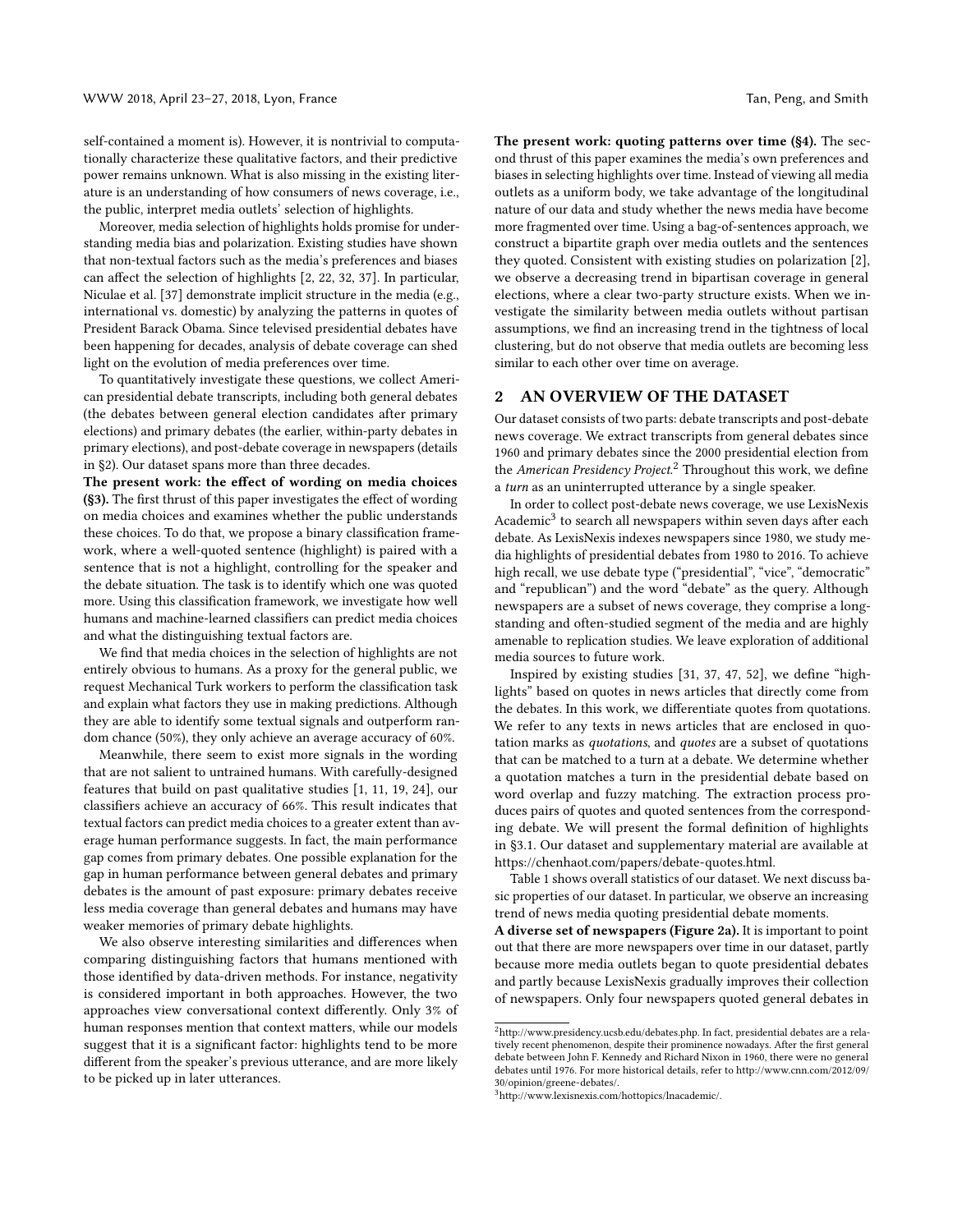"You are no Jack Kennedy": On Media Selection of Highlights from Presidential Debates WWW 2018, April 23–27, 2018, Lyon, France

<span id="page-2-3"></span>

Figure 2: In Figure [2a,](#page-2-3) media outlets are sorted by total number of quotes, and there is a heavy tail. Figure [2b](#page-2-3) shows that an increasing fraction of sentences in the debates are (partially) quoted by the media over time. Figure [2c](#page-2-3) indicates that an increasing fraction of texts in news articles are direct quotes from the debates. Figure [2d](#page-2-3) shows that more quotes are from the beginning of a debate. Throughout the paper, error bars represent standard error, dashed lines show the best linear fit and ' in a legend indicates that the linear coefficient is statistically significantly different from 0 with  $p < 0.05$ .

<span id="page-2-2"></span>

| debate type | #debates | avg.<br>#sent's | avg.<br>#tokens | avg.<br>#quotes |
|-------------|----------|-----------------|-----------------|-----------------|
| general     | 26       | 1064.9          | 16278.0         | 944.2           |
| vice        | 9        | 1018.2          | 15974.0         | 618.4           |
| Democratic  | 38       | 1070.6          | 16028.3         | 330.7           |
| Republican  | 59       | 1270.8          | 17781.1         | 369.1           |

Table 1: Dataset statistics. The last three columns show the average number of sentences, the average number of tokens, and the average number of quotes per debate, respectively.

1980; 334 newspapers did in 2016. There are around 700 unique newspapers in total and the top 10% of the newspapers in quoting debates account for 72% of all the quotes. The New York Times and Washington Post are consistently the top newspapers with the most quotes since 1980. We also have small newspapers (e.g., Rhode Island Lawyers Weekly) and international newspapers (e.g., The Guardian). An increasing trend of quoting (Figure [2b](#page-2-3) and Figure [2c\)](#page-2-3). Since there are more media outlets over time, it is expected that an increasing fraction of sentences in the debates are quoted in the news media. In comparison, general debates are quoted much more than primary debates. But it is unexpected that the fraction of texts that are direct quotes in news articles is also growing over time, as we observe. This suggests that directly quoting the candidates is an increasingly common way to cover debates.

More quotes are from the beginning of a debate (Figure [2d\)](#page-2-3). Later turns in a debate are less likely to be quoted in the media. This decreasing likelihood is robust across different types of debates and echoes findings on movie quotes [\[13\]](#page-9-16).

# <span id="page-2-0"></span>3 THE EFFECT OF WORDING ON MEDIA **CHOICES**

We study how textual factors associate with media selection of highlights from presidential debates for three reasons. First, mediaselected highlights are the only debate content consumed by voters who do not watch the debate and hence rely on post-debate coverage. How well the public understands media selection of highlights is worth studying because the public uses this understanding to

interpret news coverage. Second, debating candidates cannot control their popularity or the news media's political preferences, but they can always choose the wording when they seek to deliver a message. Understanding the effects of wording can thus inform political communication. Third, it is valuable to know the extent to which we are able to predict media choices using only textual information—although of course textual information alone may not fully predict media choices.

To study the effect of wording on media choices, we propose an experimental framework that controls for the speaker and the debate situation and formulate a binary classification task ([§3.1\)](#page-2-1). We then study the public understanding of media choices by evaluating human performance on this task and analyzing free-form explanations in human surveys ([§3.2\)](#page-3-0). We further build on existing theories and develop quantitative features for data-driven classifiers ([§3.3\)](#page-3-1), and examine their prediction performance in [§3.4.](#page-5-1)

#### <span id="page-2-1"></span>3.1 Experimental Framework

To investigate how textual factors associate with media selection of highlights from presidential debates, we need to control for other confounding factors such as who the speaker is and what state the debate is in. Inspired by "natural experiments" and previous studies about the effect of wording on message sharing, memorability, and persuasion [\[13,](#page-9-16) [15,](#page-9-17) [54,](#page-9-18) [55\]](#page-9-19), we propose a classification task that asks humans and machines to decide which sentence was quoted more in the news media between two "similar" sentences.

Binary classification framework. To formally define highlights, we use a sentence as the basic unit of analysis. In our natural experiment framework, we find a matching "negative" sentence for each media-selected highlight and evaluate whether humans or machines can tell the highlighted one from the not-highlighted one in a pair. Because debating candidates have varying popularity and the debate progresses with different levels of importance (see Figure [2d\)](#page-2-3), we match each highlight with a not-highlighted sentence of similar length within three turns by the same speaker.<sup>[4](#page-2-4)</sup>

We consider a sentence highlighted if it was among the most quoted t% sentences from the corresponding debate. We opted for

<span id="page-2-4"></span><sup>4</sup>There exist alternate ways to account for topic shift, e.g., [\[35\]](#page-9-20).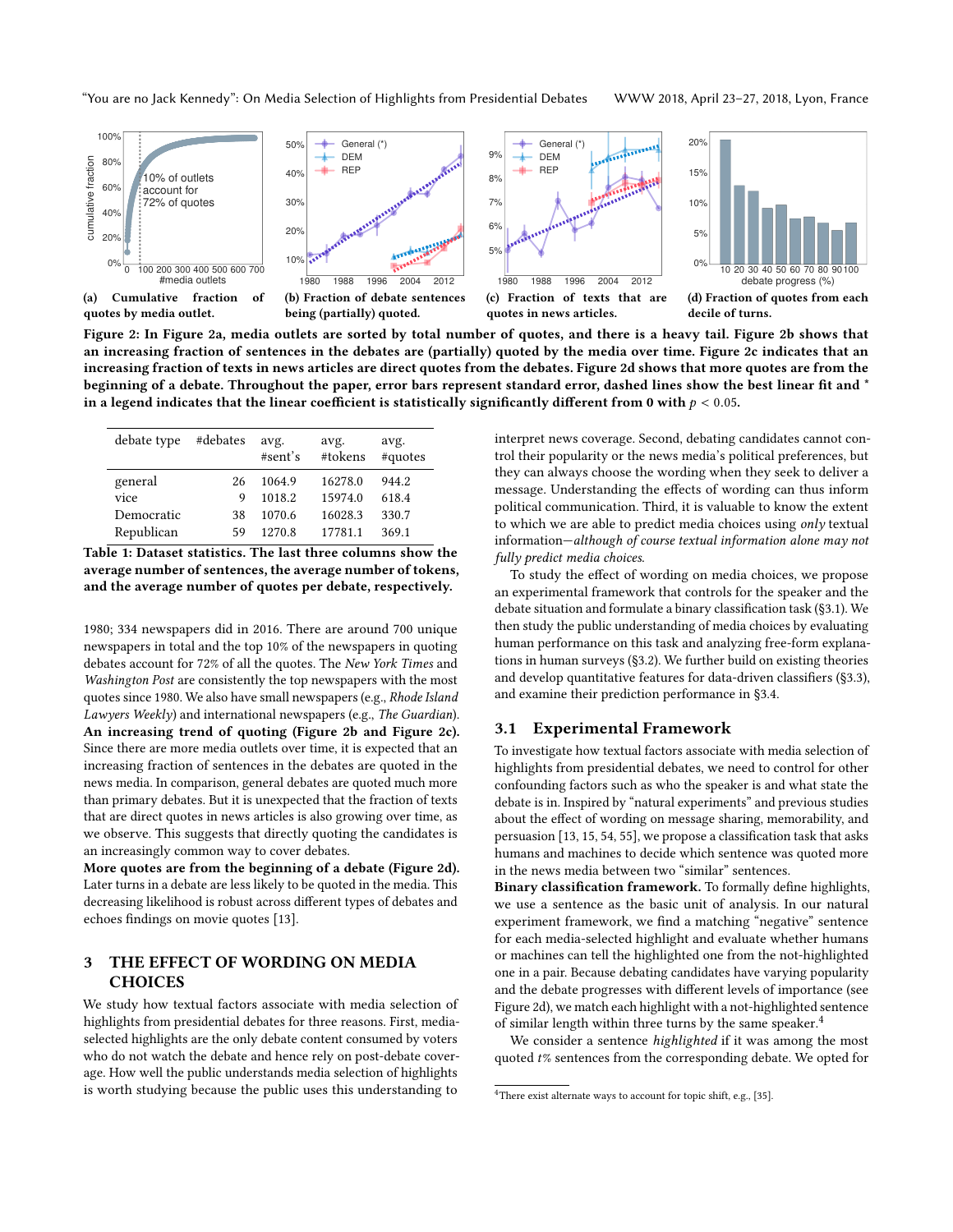#### WWW 2018, April 23–27, 2018, Lyon, France Tan, Peng, and Smith

<span id="page-3-4"></span>

| category                          | % humans |
|-----------------------------------|----------|
| circular (sound bite, newsworthy) | 30.0     |
| provocative, sensational          | 25.5     |
| surprising, funny                 | 17.0     |
| issues, informative               | 16.0     |
| controversial                     | 15.0     |
| memory, past exposure             | 12.0     |

Table 2: Top factors in human surveys and the percentage of humans that mentioned them.

this instead of absolute-count thresholding because the number of quotes increases over time (see Figure [2b\)](#page-2-3). We experiment with  $t = 1, 2, \ldots, 10$ . The results are robust across choices of  $t$ , and we thus report only the results for  $t = 10$  (except for overall accuracy).

Following the above definition, we extract ∼14K pairs of sentences from all the debates. For a pair of sentences, we randomize the order and predict whether the first one was highlighted. A random guess gives an accuracy of 50%. We randomly select 80% of our data for training and hold out the other 20% for testing. To build machine learning classifiers in [§3.4,](#page-5-1) we construct a vector representation of each pair by extracting features from each sentence and take the difference between them. We use logistic regression with  $\ell_2$ -regularization. This approach is equivalent to a linear framework for the ranking task within a pair [\[28\]](#page-9-21). We grid search the best  $\ell_2$  coefficient based on five-fold cross-validated accuracy on the training set over  $\{2^x\}$ , where x ranges over 20 values evenly<br>spaced between  $-8$  and 1 spaced between –8 and 1.

#### <span id="page-3-0"></span>3.2 Human Interpretation of Media Choices

Using the above classification framework, we first examine the public understanding of how the news media select highlights. We recruit 200 U.S.-based Mechanical Turk workers as a sample of untrained humans (the public) to perform the prediction task on randomly sampled pairs from the held-out set. In addition, we ask our participants to explain the important factors that they use to make predictions in free-form responses.

Specifically, we request each participant to label 25 pairs and finish an exit survey to explain what factors they used to make predictions as well as their experience of watching debates and their political ideology. For a pair, we show the highlighted sentence, the not-highlighted sentence, and a few surrounding sentences $^5$  $^5$  in the order they occurred in the debate and ask the participants to guess which one was quoted more in the news media. To make sure that they understand the task, we prepare three training pairs and require a comprehension quiz before they start. We also provide a bonus for each correct guess to incentivize participants to try their best. Further details of the human experiments are in the appendix. Media choices are not obvious to the public. The average human accuracy is 60% and Fleiss'  $\kappa$  between human labels is 0.2,

indicating slight agreement.<sup>[6](#page-3-3)</sup> These observations suggest that media choices are not obvious to humans, at least based on textual content. One plausible explanation is that the textual information is insufficient to explain media choices: media choices are influenced by external factors such as statements made outside presidential debates and public opinion shifts. However, as we will show later, there seem to exist signals in the wording that are not salient to untrained humans. Another more pessimistic explanation is that humans have a limited understanding of how the news media select highlights.

Important factors in human surveys. To examine the important factors from the perspective of humans, we categorize free-form explanations in human surveys and present the top factors in Table [2.](#page-3-4) The most common factors cited are circular; i.e., 30% of the participants mentioned that they made decisions based on which one is newsworthy or which one makes a good sound bite. This suggests that it is nontrivial for humans to reason about media selection of highlights.

Among the next five most frequently mentioned categories, participants mentioned sensational (emotional, negative, shocking, etc.) and surprising or funny. Most of these factors are difficult to operationalize computationally. Interestingly, memory or past exposure was explicitly mentioned by 12% of the participants, indicating that humans may predict media choices even less accurately without unavoidable media exposure.

These top factors do not directly align with existing qualitative studies. For instance, Clayman [\[11\]](#page-9-6), the most relevant work, points out three important factors: 1) narrative relevance (how well a moment fits in a news story); 2) conspicuousness (how much a moment stands out in a debate); 3) extractability (how self-contained a moment is). It is unclear how to map the factors that our participants mentioned to these three.

Notably, only 3% of the participants mentioned that context in which a sentence occurred matters, while an equal number of people brought up appealing to liberal voters as a criterion (none discussed the other direction). Extractability in Clayman [\[11\]](#page-9-6), or "can be taken out of context" was viewed important by 4% of the participants. However, "potential to be twisted", a slightly different but more malicious interpretation, was explicitly mentioned by 6.5% of the participants. These observations indicate a negative attitude toward the news media, or at least some skepticism about their role in American politics.

## <span id="page-3-1"></span>3.3 Quantitative Features

Building on the above human intuitions and existing studies, we develop two sets of features: sentence-alone features, and conversationflow features that attempt to capture conversational dynamics. In this section, we use training data to identify important features that distinguish highlights from non-highlights, and compare the signals from data-driven methods with the factors from humans' free-form explanations.

In addition to these two sets of features, we will employ bagof-words features as a strong baseline in [§3.4,](#page-5-1) i.e., unigrams and bigrams that occur at least 5 times in the training set.

<span id="page-3-2"></span> $5$ For both sentences in a pair, we include up to 3 sentences before it and 3 sentences after it to provide some context for the participants to understand the current state of the debate.

<span id="page-3-3"></span><sup>&</sup>lt;sup>6</sup>Surprisingly, there is no clear relationship between an individual's prediction performance and their self-reported level of experience or political ideology.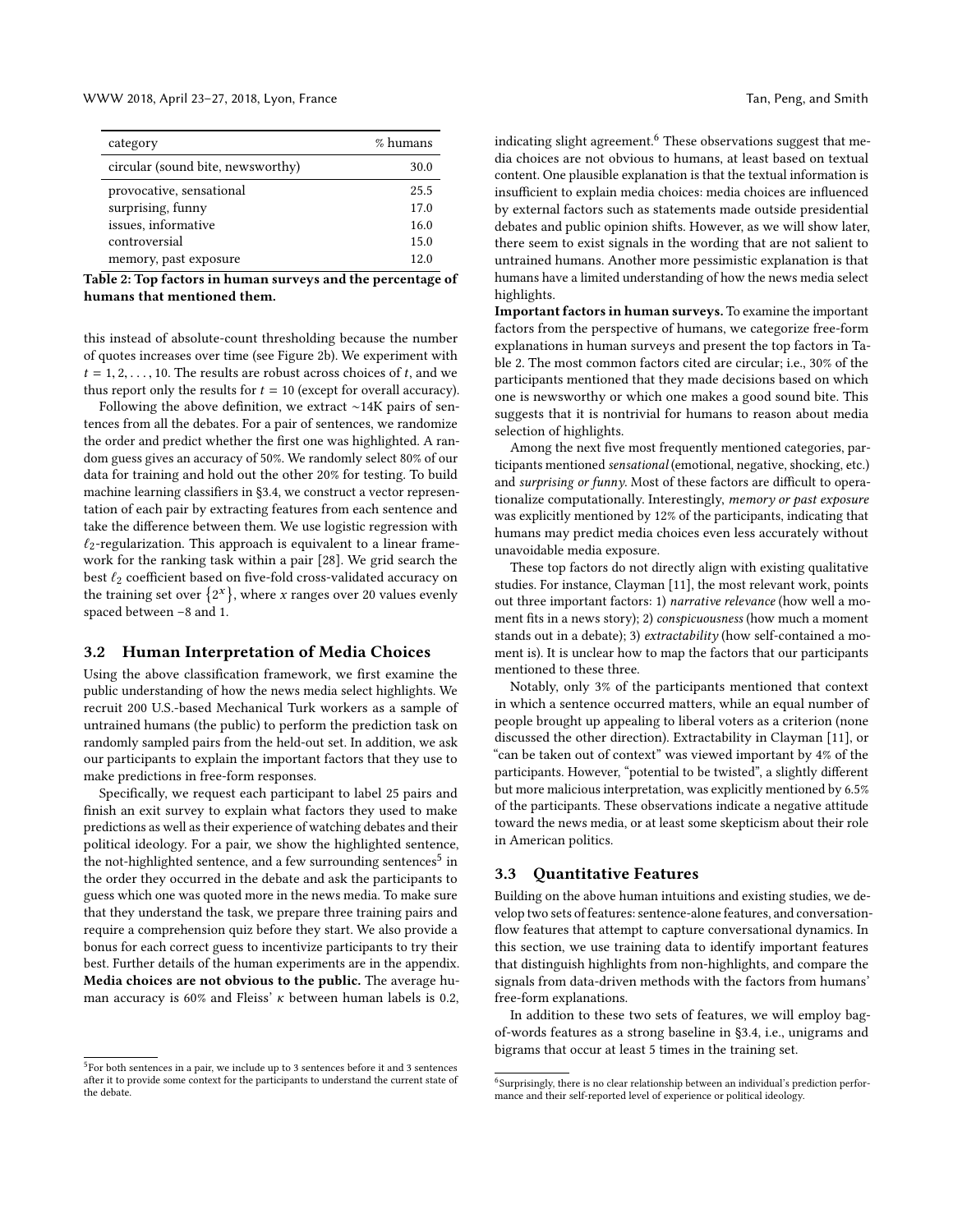"You are no Jack Kennedy": On Media Selection of Highlights from Presidential Debates WWW 2018, April 23–27, 2018, Lyon, France

<span id="page-4-0"></span>

| Feature set                  | Related theories/intuitions and brief description                                                                                                                                                                                                                                                                                                                                                                        |                               | Significance                                  |  |
|------------------------------|--------------------------------------------------------------------------------------------------------------------------------------------------------------------------------------------------------------------------------------------------------------------------------------------------------------------------------------------------------------------------------------------------------------------------|-------------------------------|-----------------------------------------------|--|
| Informative-<br>ness         | We use length as a proxy of informativeness. Longer sentences are more likely to be highlighted<br>despite our control on length as discussed in §3.1. This echoes findings in Tan et al. [54, 55].                                                                                                                                                                                                                      | length                        | TTTT                                          |  |
| Emotions                     | We consider positive and negative words in Pennebaker et al. [40]. Highlighted sentences use<br>significantly more negative words, while there is no difference in positive words. This is consistent negemo<br>with negativity bias [44] and the negativity found in the news media [18].                                                                                                                               | posemo                        | 7777                                          |  |
| Contrast                     | We use negations and negative conjunctions (e.g., not, but, although) to capture contrast. Our result negation<br>echoes Atkinson [1], which demonstrates the importance of contrast.                                                                                                                                                                                                                                    | negative conj.                | $\uparrow \uparrow \uparrow \uparrow$<br>TTTT |  |
| Personal<br>pronouns         | In general, highlighted sentences use more personal pronouns except first person plural and third<br>person plural. One explanation for the contrast between $I$ and we is that media outlets prefer<br>statements about candidates themselves to unifying statements using we.                                                                                                                                          | i, you, she, he<br>they<br>we | 1111<br>TTT                                   |  |
| Uncertainty/<br>subjectivity | Hedging is a common way to express uncertainty [30] and we use a dictionary from Tan and Lee<br>[53]. In the debate context, hedges may also represent subjectivity.                                                                                                                                                                                                                                                     | hedges                        | 7777                                          |  |
| Strong<br>emphasis           | Superlatives represent the extreme form of an adjective or an adverb and can be used to put<br>emphasis on a statement. Surprisingly, highlighted sentences do not use more superlatives.                                                                                                                                                                                                                                | superlatives                  |                                               |  |
| Generality                   | We count indefinite articles to measure generality. Our findings are consistent with<br>Danescu-Niculescu-Mizil et al. [13], Shahaf et al. [45], Tan et al. [54].                                                                                                                                                                                                                                                        | indef. articles               | $\uparrow \uparrow \uparrow$                  |  |
| Language<br>model            | To capture surprise or conspicuousness, we compute language model scores based on NYT texts and unigram<br>part-of-speech (POS) tags in the WSJ portion of Penn Treebank. However, the only significant feature bi-, trigram<br>is that highlighted sentences are more similar to NYT texts in unigram usage. This finding is<br>consistent with message sharing [54] but is different from memorable movie quotes [13]. | POS $\{1, 2, 3\}$ -<br>gram   | $\uparrow\uparrow$                            |  |
| Parallelism                  | Using parallel sentence structure is a rhetorical technique, e.g, the first sentence in Table 1 and "I've<br>never wilted in my life, and I've never wavered in my life". We use average longest common<br>sequences between sub-sentences to measure it [48].                                                                                                                                                           | parallelism                   |                                               |  |

Table 3: Testing results of sentence-alone features. Upward arrows indicate that highlighted sentences have larger scores in that feature, while downward arrows suggest the other way around ( $\uparrow \uparrow \uparrow \uparrow$ ;  $p < 0.0001$ ,  $\uparrow \uparrow \uparrow$ ;  $p < 0.01$ ,  $\uparrow \uparrow$ ;  $p < 0.01$ ,  $\uparrow \uparrow$ ;  $p < 0.05$ , the same for downward arrows;  $p$  refers to the  $p$ -value after the Bonferroni correction).

Sentence-alone features. We first examine features that do not rely on any contextual information in the debates and can be extracted from a sentence alone. We evaluate whether highlighted sentences are significantly different from not-highlighted sentences in each feature. Specifically, for each feature, we compute the feature values for both highlighted and not-highlighted sentences and conduct one-sided paired t-tests with the Bonferroni correction [\[4\]](#page-9-29). Table [3](#page-4-0) presents intuitions and theories for each feature set, including related work. We present the full computational details in the appendix.

By comparing results in Table [3](#page-4-0) with previously discussed factors from human surveys, we find that the top factors in human surveys also tend to be statistically significant signals from data-driven methods, such as length (informative), and negative emotions (sensational). But this is not always the case, e.g., positive emotions and strong emphasis were not statistically significant signals. Meanwhile, signals such as personal pronouns, hedges, and language model features arise from data-driven methods, but humans may not pay as much attention to them. A complete comparison between computational features and human factors would require operationalizing controversiality, sensationalism, humor, etc.; we leave this to future work.

Conversation-flow features. Although only a handful of participants in our human experiment mentioned that context matters, conversational dynamics in the debates may contribute to the selection of highlights [\[58\]](#page-9-30). We propose a novel set of conversation-flow features and indeed observe intriguing conversational dynamics around the highlights.

In order to capture the local context of a sentence (s), we compare the sentence with its neighboring turns. We use a window w and denote the content words in the next w turns by the same speaker as Words<sup>post</sup> (w), the content words in the previous w turns by the self (w), the content words in the previous w turns by the same speaker as Words $\frac{\text{prev}}{\text{self}}(w)$ . Similarly, we extract Words $\frac{\text{post}}{\text{other}}(w)$ and Words<sup>prev</sup> (w) for other speakers. We compute Jaccard similar-<br>ity between the sentence (Words.) and its neighboring turns. For ity between the sentence (Words $_s$ ) and its neighboring turns. For instance,

$$
Jaccard^{post}_{other}(5) = \frac{|Words_{s} \cap Words^{post}_{other}(5)|}{|Words_{s} \cup Words^{post}_{other}(5)|}
$$

measures the similarity between the sentence and the 5 turns by other speakers after the sentence.

• A kink exists in similarity to turns by the same speaker (Figure [3a\)](#page-5-2). Highlighted and not-highlighted sentences present the same level of similarity to turns by the same speaker until the last turn before the sentence. An interesting kink shows up around the sentence: highlighted sentences are less similar to the turn immediately before but are more similar to turns after. We take this as a sign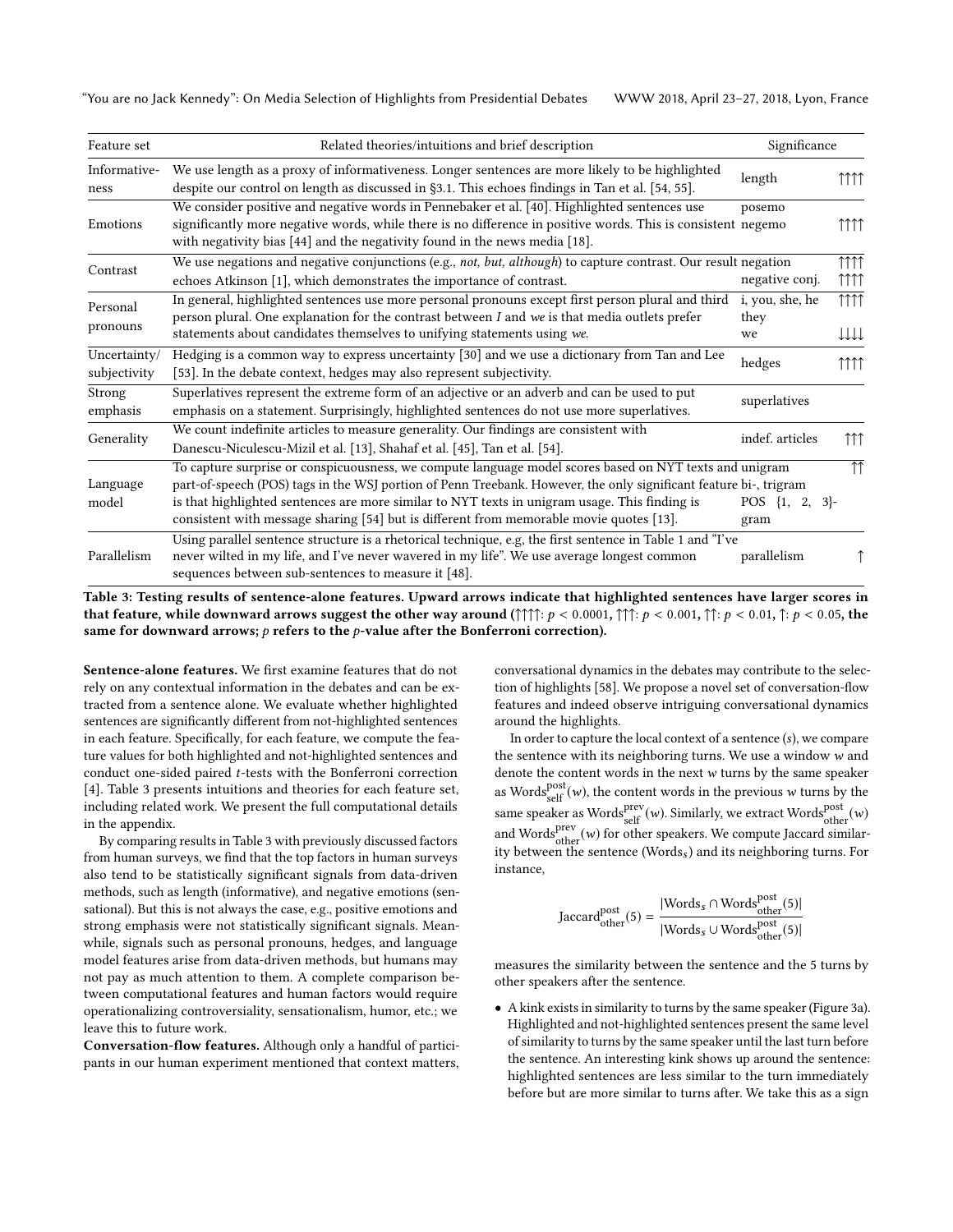<span id="page-5-2"></span>

Figure 3: Figure [3a](#page-5-2) and Figure [3b](#page-5-2) present conversation-flow

features that are based on Jaccard similarity between a sentence and its neighboring turns (negative windows for previous turns, positive windows for later turns, error bars are tiny). In Figure [3a,](#page-5-2) a kink exists around 0 in similarity to turns by the same speaker, while in Figure [3b,](#page-5-2) highlighted sentences are consistently more similar to turns by other speakers.

that "changepoints" in a monologue, where the speaker shifts in topic or style, are more likely to be quoted.

• Highlighted sentences are more similar to neighboring turns by other speakers (Figure [3b\)](#page-5-2). Regarding the overall trend, both for highlighted and not-highlighted sentences, the similarity is smaller for the immediate neighboring turns ( $w$  is 1 or -1) than when more turns are included. This is because moderators often speak right before and right after candidates, and moderators speak distinctly from candidates, in terms of words (due to different communicative goals).

## <span id="page-5-1"></span>3.4 Prediction Performance

Finally, we study to what extent media choices can be predicted only from textual factors by examining classification performance on the held-out set. We also investigate the difference between general debates and primary debates.

Overall prediction accuracy (Figure [4a\)](#page-6-0). Using only textual factors, our classifier achieves an accuracy of 66% on the held-out set for  $t = 10$ . The accuracy of both machines and humans increases for "easier" pairs, the ones in which highlighted sentences were quoted more frequently. This trend confirms that meaningful signals exist in the wording. The accuracy of machines ("all") is always above humans and the difference is statistically significant.

The bag-of-words (BOW) model already outperforms humans in this task. In comparison with the features that we propose in [§3.3](#page-3-1) ("all – BOW"), although "all – BOW" has far fewer features, it yields

a similar accuracy to BOW. "all – BOW" works relatively well when highlighted sentences in a pair were quoted more frequently and when there are fewer training instances, while BOW has an advantage when the highlighted sentence is closer to the 10% threshold (right side of Figure [4a\)](#page-6-0). Combining all features (including BOW; "all") always leads to the best accuracy.

Note that the accuracies of machines and humans are not meant to be compared head-to-head, since machines rely on training data to identify the useful signals, while humans depend on their daily (potentially biased) media exposure. Instead, we view this accuracy gap as evidence suggesting that some signals in the wording are hard for humans to identify. This also points to the potential to inform the public with the help of machines.

Differences across debate types (Figure [4b\)](#page-6-0). As primary debates have more candidates and receive less coverage than general debates, the news media may employ different criteria to select highlights. To explore the differences, we train classifiers on subsets of the training data from primary debates and test on different types of debate. Differences indeed exist in how wording affects media selection: the classifiers do not usually perform well when tested on other debate types, except from Republican primary debates to general debates. In fact, using all training instances does not improve over using the pairs only from the matching debate type, despite the latter's use of fewer training instances.<sup>[7](#page-5-3)</sup>

Machines outperform humans only in primary debates. Human accuracy is much better in general debates than in primary debates. In fact, the advantage of our classifiers ("all") in Figure [4a](#page-6-0) mainly comes from primary debates. The reason may be that general debates receive more attention and more coverage, humans are thus more likely to remember what was selected as highlights; indeed, "memory, past exposure" was an important factor in the surveys. If this is the case, humans may have an even more limited understanding of media choices had there been no influence from previous exposure. We also observe that humans perform better in general debates after 2000 than in those before 2000.

#### <span id="page-5-0"></span>4 MEDIA PREFERENCES OVER TIME

Beyond the effect of wording, a media outlet's own preferences can potentially impact how highlights are selected. In fact, media polarization has attracted significant interest from both researchers and the public [\[2,](#page-9-9) [27\]](#page-9-31). We take advantage of the longitudinal nature of our dataset, and evaluate the extent of media fragmentation over time. Building on the intuition that outlets are similar if they quote the same sentences with similar sentiments, we employ two approaches to quantify the fragmentation level. We first consider the existing two-party structure in the U.S. and evaluate whether the media quote both parties "evenly". Second, we borrow concepts from the clustering literature and examine the overall similarity between media outlets beyond the partisan assumption.

## 4.1 Bipartisan Coverage

Because U.S. presidential elections typically involve two major parties, we first take advantage of this two-party structure and

<span id="page-5-3"></span> $^7\mathrm{A}$  more comparable setup is to subsample training instances to match the size in a particular debate type. Doing this, training only using the matching debate type (known as "in-domain") always outperforms using all debate types.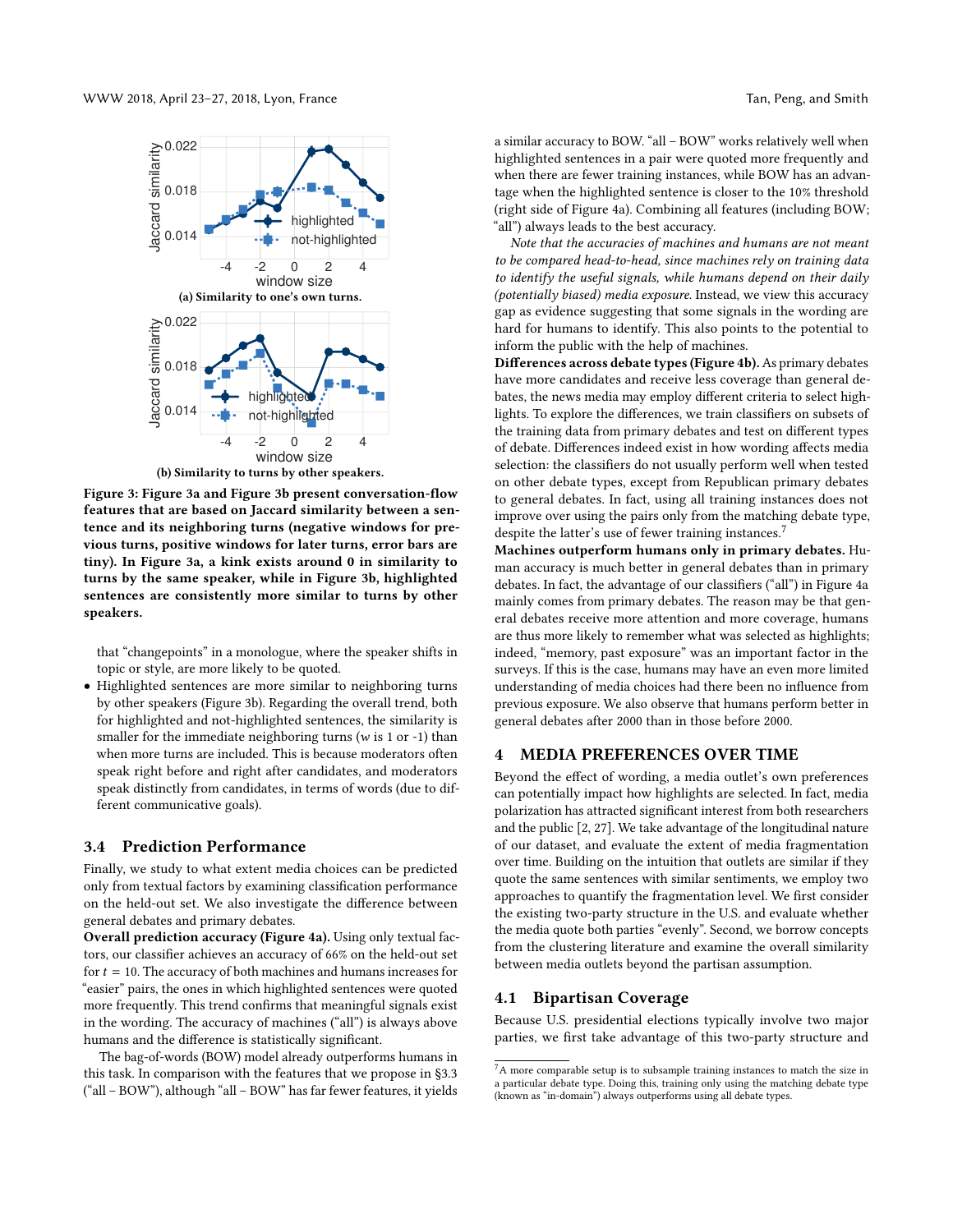<span id="page-6-0"></span>"You are no Jack Kennedy": On Media Selection of Highlights from Presidential Debates WWW 2018, April 23–27, 2018, Lyon, France



Figure 4: Classification accuracy. In Figure [4a,](#page-6-0) each point measures the accuracy of a feature set (indicated by the color) on the subset of held-out data where the quote count of the highlighted sentence in a pair is among the top x% quoted sentences in the debate. In other words, smaller x values correspond to "easier" pairs where the highlighted sentence is more prominent.  $y$ values for  $x = 10$  give the accuracies on the full held-out data (all, 66.0% vs. human, 60.1%,  $p = 0.0008$ ). Figure [4b](#page-6-0) illustrates the accuracy when we apply the classifier trained on a debate type to another debate type. Different colors represent the debate type of the training data, and the x-axis represents the debate type of the test data. Note that "human" reports the accuracy of human predictions on the corresponding debate type in the test data, and is not a function of the training set.

<span id="page-6-1"></span>

Figure 5: Bipartite graph between media outlets and highlights from presidential debates. The edges are sampled from presidential debates in 2016.

evaluate fragmentation by how much "Democratic-leaning" media outlets quote Republican candidates and vice versa.

Bipartite graph representation. A natural representation of quoting patterns is a bipartite graph between outlets and sentences, where an edge between media outlet  $i$  and candidate sentence  $j$ indicates that  $i$  quotes  $j$  (e.g., Figure [5\)](#page-6-1). This graph can be represented using a media-sentence matrix  $\mathbf{D} \in \mathbb{R}^{M \times S}$ , where each row represents a media outlet (M is the number of outlets) and each column represents a sentence from a candidate (S is the number of sentences). To obtain  $D_{ij}$ , we use three methods to account for both the frequency and the sentiment of a media outlet quoting a candidate utterance: *a. count* ( $D_{ij}$  is the number of times that sentence j was quoted in outlet i); b. positive context  $(D_{ij})$  is the number of positive words in the 30 words around each quote of sentence *j* in outlet *i*); *c. negative context* (similar to positive context but counting negative words). We normalize each row so that the  $\ell_2$ -norm is 1 and remove media outlets that used fewer than 10 quotes in an election.

Using min-cut to identify bipartisan coverage. We focus on news coverage of general debates, because there has always been one presidential candidate and one vice-presidential candidate from the Democratic party and the Republican party during the past three decades.<sup>[8](#page-6-2)</sup> We thus build matrices for the bipartite graphs based on general debates in each presidential election.

To the extent that outlets "lean" one way or the other, we expect them to quote one party or the other more (or to positively quote one party more, or to negatively quote one party more). In the extreme case, a subset of media outlets might only quote the Republican candidates and the rest only quote the Democratic candidates, in other words, there exists no bipartisan coverage. These intuitions align with the idea of using min-cut to identify bipartisan coverage. If we apply the min-cut algorithm to separate sentences from Democratic candidates and sentences from Republican candidates in the bipartite graph [\[49\]](#page-9-32), then the extreme case where no bipartisan coverage exists leads to a min-cut of 0. Conversely, the more costly the min-cut, the more entangled the two sides are.

Decreasing bipartisan coverage (Figure [6a\)](#page-7-0). We thus compute the fraction of weights in the min-cut and smaller values in this statistic indicate that media outlets quote largely from one of the two sides and little from the other.<sup>[9](#page-6-3)</sup> Figure [6a](#page-7-0) shows that crosscutting coverage in the min-cut is declining over time, under all three definitions. It is worth noting that the fraction of weights in the min-cut is not small (about 40%, upper bounded by 50%) despite the declining trend, which suggests that media outlets tend to at least cover both sides. The fact that there exists less crosscutting coverage in sentiment (both positive and negative) than in counts indicates that although media outlets quote both sides, the sentiment differs.<sup>[10](#page-6-4)</sup>

<span id="page-6-2"></span> ${}^{8}{\rm We}$  ignore all independent candidates in this analysis.

<span id="page-6-3"></span> $9$ Note that media outlets that preferentially quote Democratic candidates may not support the Democratic party, because a quote can be presented in a negative light. We thus also use sentiment information in the context of quotes to populate D.

<span id="page-6-4"></span> $^{10}\mathrm{In}$  terms of the partition resulted from the min-cut, in most years, the majority of the media outlets are in the partition associated with Republican candidate sentences, at least consistent with a recent report in 2016 [\[39\]](#page-9-33). This is especially true for big media outlets such as the New York Times and Washington Post. A notable exception is that the Washington Post is in the Democratic partition for positive contexts in 2008.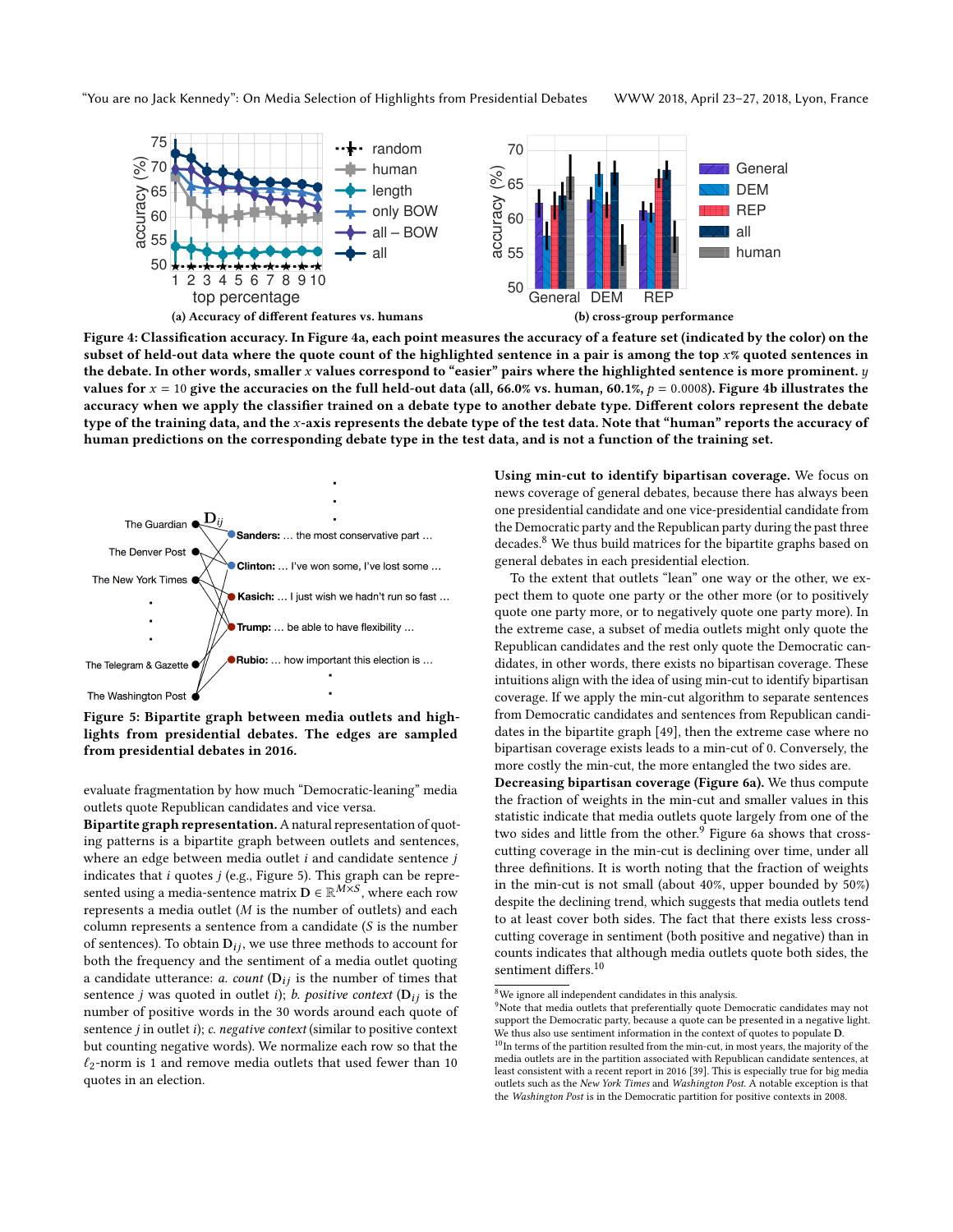WWW 2018, April 23–27, 2018, Lyon, France Tan, Peng, and Smith

<span id="page-7-0"></span>

Figure 6: Figure [6a](#page-7-0) estimates whether the outlets quote evenly across two parties and shows a declining trend over time. Figure [6b](#page-7-0) gives the global average pairwise similarity and there are no clear trends, while Figure [6c](#page-7-0) shows that "local similarity" (average similarity with top nearest neighbors) increases over time. There are not enough media outlets with at least 10 quotes to compute meaningful results in the 80s, so we exclude those years. In all figures, different colors represent different ways to represent media outlets with their quoting patterns.

#### 4.2 Beyond Partisan Assumptions

An alternative way to estimate fragmentation is to study how well media outlets cluster together without partisan assumptions. We build matrices based on both primary debates and general debates in each presidential election. We use each row  $D_i$  to represent media outlet i and investigate the quality of clustering between media outlets.

Clustering purity is typically evaluated at two levels: in a pure clustering, inter-cluster distances are large and intra-cluster distances are small [\[43\]](#page-9-34). When we use the Silhouette score (a measure of purity) to identify the optimal number of clusters in a  $K$ -means clustering of media representations in D, the optimal number is close to the total number of media outlets, M, which suggests that there are many isolated small clusters.

We thus examine fragmentation at the above two levels by considering each media outlet as a singleton: whether media outlets have become less similar to each other overall (analogous to intercluster distances); and whether media outlets have become more similar to their nearest neighbors (analogous to intra-cluster distances). We use cosine similarity to measure the similarity between a pair of media outlets.

No clear trends in "inter-cluster" similarity (Figure [6b\)](#page-7-0). To evaluate whether the news media become less similar to each other, we calculate the global mean of all pairwise similarities. A decreasing global mean would indicate fragmentation at the global level, but we do not observe consistent trends or any statistically significant correlation with time (Figure [6b\)](#page-7-0). The similarity in positive context and negative context is always smaller than the similarity in usage frequency. This again suggests that, although different media outlets may quote the same sentences, they present different opinions around the quotes.

Increasing "intra-cluster" similarity (Figure [6c\)](#page-7-0). To capture "local" similarity that is analogous to intra-cluster distances, we propose a statistic that measures the average similarity between a media outlet and its K nearest neighbors. We refer to this as local similarity. A growing local similarity suggests increasing tightness at the local level. We observe consistent increasing trends across three definitions, and this observation is robust with choices of K. This observation is related to the fact that there are increasingly

many media outlets over time and it is thus more likely for a media outlet to have a close nearest neighbor. However, this hypothesis is insufficient to explain our observations, because it also suggests that "inter-cluster" similarity should increase, which does not hold. Discussion. Our observations are derived from a three-decade dataset and are consistent with past work on polarization and partisan selective exposure [\[2,](#page-9-9) [51\]](#page-9-35), but the reasons behind the decreasing bipartisan coverage and the increasing local similarity require further investigation.

Our results are certainly limited by the relatively short history of presidential debates. It is also important to note that our study does not take into account the influence among media outlets themselves [\[6,](#page-9-36) [20,](#page-9-37) [29\]](#page-9-38). For instance, Golan [\[20\]](#page-9-37) shows a correlation between the morning New York Times and three evening television news programs. Further studies regarding the diffusion in media selection of highlights can shed more light on our observations.

#### 5 RELATED WORK

We have discussed the most relevant studies throughout the paper. Here we discuss three additional strands of related work.

The effect of post-debate coverage on public opinion. Studies have shown that media choices about coverage can have serious consequences [\[8,](#page-9-39) [17,](#page-9-2) [23,](#page-9-40) [25,](#page-9-3) [26,](#page-9-4) [38,](#page-9-41) [56\]](#page-9-42). For instance, Fridkin et al. [\[17\]](#page-9-2) show that in the 2004 U.S. election, citizens who only read the news coverage rated Kerry more negatively compared to those who watched the debate firsthand, because media outlets highlighted the moment of Kerry outing Cheney's lesbian daughter, although this moment did not catch much attention from the live audience. Boydstun et al. [\[5\]](#page-9-43) develop a mobile app to collect real-time feedback for presidential debates. Patterson [\[38\]](#page-9-41) discuss the media's critical tendency and its partisan consequences in the U.S.

Influences between the media and politicians. Although our work focuses on media selection of highlights, politicians often behave based on their beliefs about media preferences, which suggests complex dynamics between the media and politicians [\[3,](#page-9-44) [9,](#page-9-45) [12,](#page-9-46) [21,](#page-9-47) [42\]](#page-9-48). For instance, Blumler and Kavanagh [\[3\]](#page-9-44) discuss politicians' increasing adaptation to different news values and formats in the presence of media abundance. Also relevant is research on the influence of politicians on the media, including agenda-setting, rhetorical positioning, and framing [\[10,](#page-9-49) [16,](#page-9-50) [33,](#page-9-51) [46,](#page-9-52) [57\]](#page-9-53).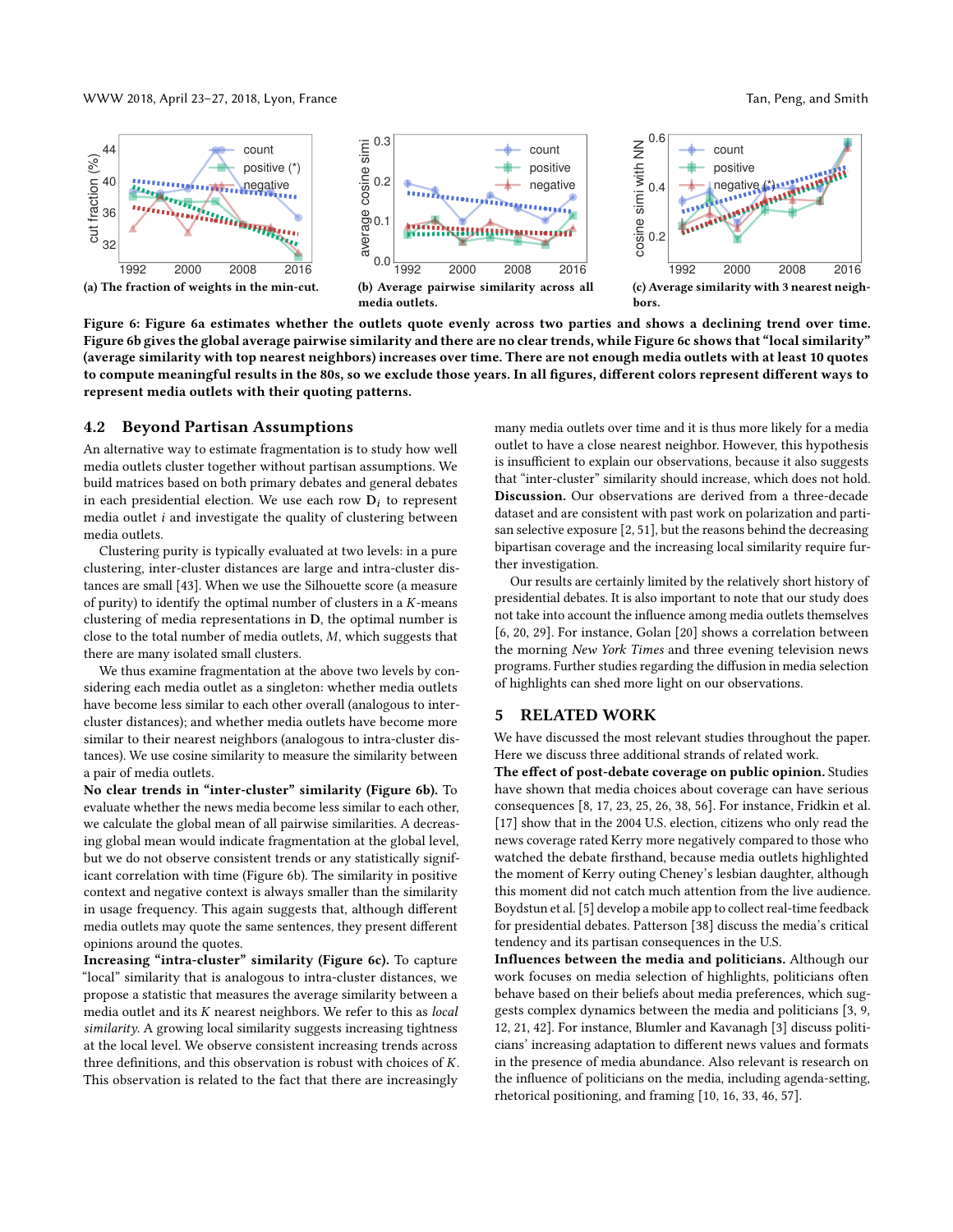Power dynamics in debates and other types of coverage. Studies have shown that language use and topic control in debates can reflect influence between candidates and indicate power dynamics [\[35,](#page-9-20) [36,](#page-9-54) [41\]](#page-9-55). More recently, social media have also become an important channel to monitor public opinion on debates in real time [\[7,](#page-9-56) [14\]](#page-9-57) and potentially change news media coverage.

## 6 CONCLUSION

In this paper, we conduct the first systematic study on media selection of highlights from presidential debates, using a three-decade dataset. We introduce a computational framework that controls for the speaker and the debate situation to study the effect of textual factors. First, we find that media choices are not obvious to Mechanical Turk workers, suggesting that the public may have a limited understanding of how the news media choose highlights in news coverage. Second, although machines and humans achieve similar accuracy in general debates, machines significantly outperform humans in predicting media-chosen highlights in primary debates. Our findings indicate that there exist signals in the textual information that untrained humans do not find salient. In particular, highlights are locally distinct from the speaker's previous turn, but are later echoed more by both the speaker and other participants. We further demonstrate a declining trend of bipartisan coverage using macro quoting patterns and analyze the quality of clustering between media outlets without partisan assumptions.

The news media play an important role in connecting the public and politicians. Our work indicates that the public may not understand what factors matter in media choices. Quantitative studies in this domain can complement qualitative theories to improve the understanding of political and media communication for both scholars and the public.

Acknowledgments. We thank Yejin Choi, Aaron Jaech, Luke Zettlemoyer, anonymous reviewers, and all members of Noah's ARK for helpful comments and discussions. This research was made possible by a University of Washington Innovation Award.

# A APPENDIX

## A.1 Amazon Mechanical Turk Labeling Details

Detailed task and filtering criteria. For each threshold  $t \in \{2, 4, \ldots\}$ <sup>6</sup>, <sup>8</sup>, <sup>10</sup>}, we randomly sampled 200 pairs from the corresponding heldout set, in total 1,000 pairs. In our Amazon Mechanical Turk experiments, we required participants to be from the United States and have done at least 10 HITs with at least 97% acceptance rate. We requested each participant to label 25 pairs in an assignment (5 for each threshold) and each participant can only finish one assignment. We paid \$1.00 (\$0.04 a pair) for an assignment and gave \$0.02 bonus for each correct guess to incentivize participants to try their best. We removed participants who did not answer survey questions in good faith and spent too short time on the task. To compensate for such filtering, we added assignments on Amazon Mechanical Turk until we had 200 valid assignments. In the end, we gathered 5,000 labels in total (5 labels per pair).

Survey questions. The following questions were asked after participants finished labeling:

• Some people follow presidential debates most of the time, while others aren't that interested. How often would you say you have watched presidential debates from 1980 to 2016? (Never, 1-5 times, 5-10 times, more than 10 times)

- Generally speaking, when it comes to political parties in the U.S., how would you describe yourself? (Democrat, Independent close to Democrat, Independent (close to neither), Independent close to Republican, Republican, Other)
- Explain what factors influence your decision on which sentence was quoted more, simple comments such as several adjectives or nouns (e.g., issues, surprise) can help our research. (free-form response)
- If you have any comment about our task, please give us your feedback. (free-form response)

There are no clear trends in human performances regarding levels of experience or ideology. Most participants gave very positive feedback about our task, e.g., "Very fun to read some of the old transcripts and think about those conversations–thank you!".

# A.2 Sentence-alone Feature Definitions and Testing Results

Detailed definitions. The following list is aligned with features in Table 2.

- Length is measured by the number of words in a sentence.
- The lexicons of positive words and negative words come from the corresponding category in LIWC [\[40\]](#page-9-22).
- Negations and negative conjunctions. Negations include "n't", "not", "no", "cannot". Negative conjunctions include "although", "atho", "but", "nor", "whereas", "while", "though", "however", "otherwise", "tho" and "unless'.'
- Personal pronouns. The list of definitions come from LIWC [\[40\]](#page-9-22).
- Hedges. We use a list of regular expressions from Tan and Lee [\[53\]](#page-9-26).
- Superlatives. We get a list of candidate lexicons by matching words with the regular expression "[a-zA-Z]+est", and then manual filter false positives. We also include "most", "least" and "worst".
- Indefinite articles. "a" and "an".
- Language model features. We use each sentence's likelihood w.r.t. both lexical level and part-of-speech level language models trained on newswire data. Specifically, we train 1, 2, and 3-gram lexical level language models on the NYT corpus<sup>[11](#page-8-0)</sup>, and we use the WSJ portion of Penn Treebank<sup>[12](#page-8-1)</sup> to train POS-level models. Our implementation is based on SRILM [\[50\]](#page-9-58).
- Parallelism. We measure parallelism using the average length of the longest common sequences between sub-sentences following Song et al. [\[48\]](#page-9-28). The basic unit in the longest common sequence is a word. Sub-sentences are split by ";" or ",".

Feature testing procedure and results. For each feature, we use a one-sided paired t-test to test whether, on our training pairs, our scoring function for that feature is larger in the highlighted sentences than in the not-highlighted sentences. Given that we did 20 tests in total, there is a risk of obtaining false positives due to multiple testing. To account for this, we only report significant results after the Bonferroni correction [\[4\]](#page-9-29), i.e., we multiply each p-value by 20 and see whether it is smaller than (for example) 0.05.

<span id="page-8-0"></span><sup>11</sup>LDC number: LDC2008T19.<https://catalog.ldc.upenn.edu/ldc2008t19>

<span id="page-8-1"></span><sup>12</sup>LDC number: LDC99T42.<https://catalog.ldc.upenn.edu/ldc99t42>